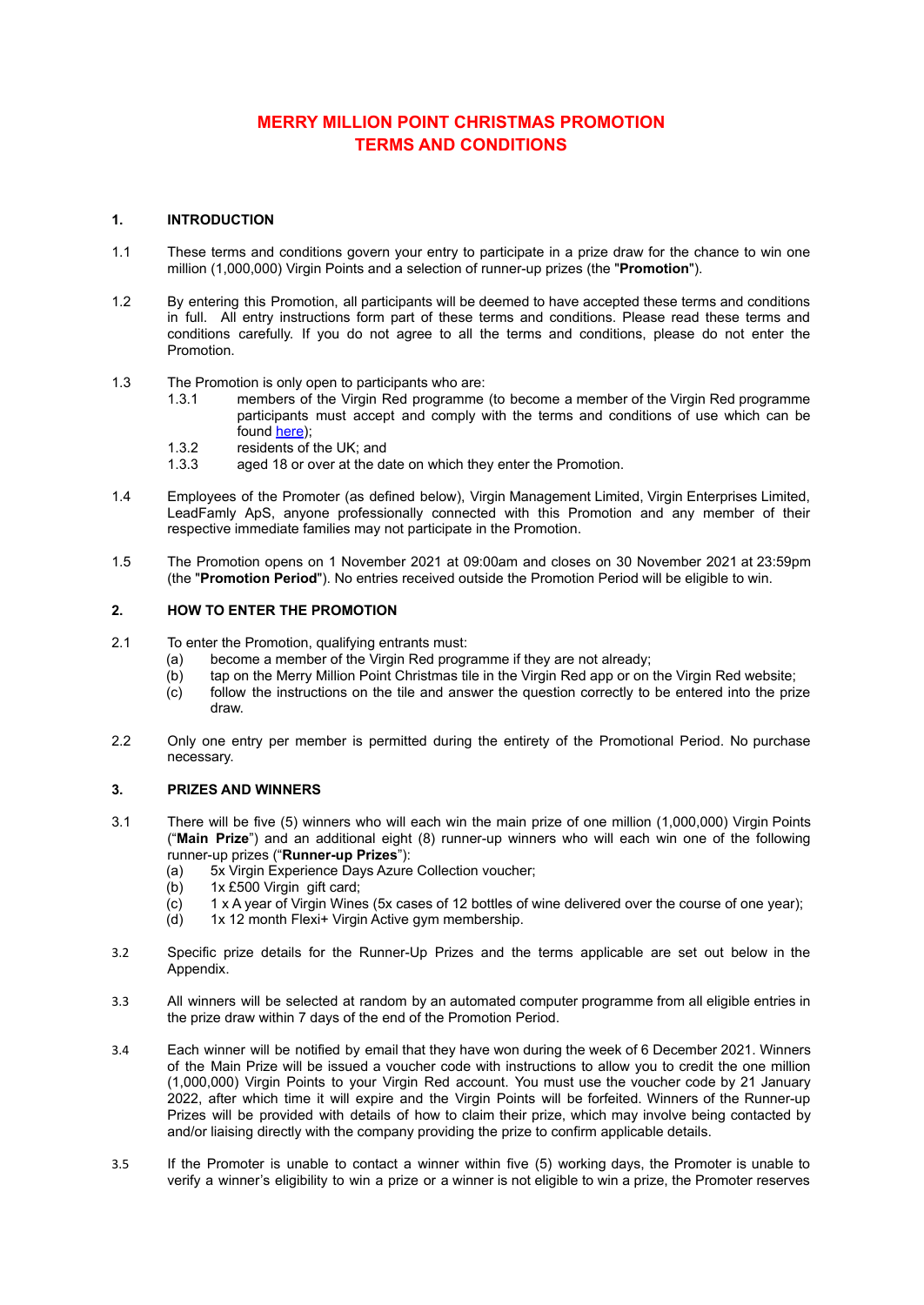the right to award the prize to an alternative winner selected at random in accordance with clause 3.3 of these terms and conditions and the prize will be forfeited by the original winner.

## 4. **CONDITIONS**

- 4.1 We will have the final overall decision over the selection of the winners and this decision is final. No correspondence will be entered into, except with the winners.
- 4.2 There is no cash alternative available. The prizes are as stated and no alternatives are available. The prizes are non-transferable and cannot be resold. Unless otherwise agreed in writing by the Promoter, the prizes will only be awarded to the winners.
- 4.3 The Promoter reserves the right to publish or make available on request to [membersupport@red.virgin.com,](mailto:membersupport@red.virgin.com) information that indicates that a valid award took place – for example, the surname and county of residence of the winners. Affected prize winners have the right to object to all or part of this information being published or made available – in such event please contact the Promoter at [dpo@red.virgin.com.](mailto:dpo@red.virgin.com) In such circumstances, entrants acknowledge that the Promoter must nevertheless still provide the information and winning entry to the Advertising Standards Authority or equivalent regulator on request.
- 4.4 Any personal data relating to the winner or any other entrants will be used solely in accordance with our Privacy Policy and current UK data protection legislation.
- 4.5 If you are a winner, we may also contact you (by email or telephone) to ask you to participate in promotional activities including, but not limited to, website articles and social media posts.
- 4.6 No entries from agents, third parties, syndicated entries or those made using methods such as a computer macro, script or the use of automated devices are permitted and no bulk entries permitted.
- 4.7 All costs and expenses not included within the prizes are the responsibility of the winners including, but not limited to, any additional costs, insurance and taxes.
- 4.8 The Promoter reserves the right at any time, in its absolute discretion, to (i) verify the eligibility of any participant (including their age and place of residence); and (ii) disqualify any participant found to be abusing or tampering with the operation of the Promotion or entering using fraudulent means, or who the Promoter believes to have acted in breach of these terms and conditions.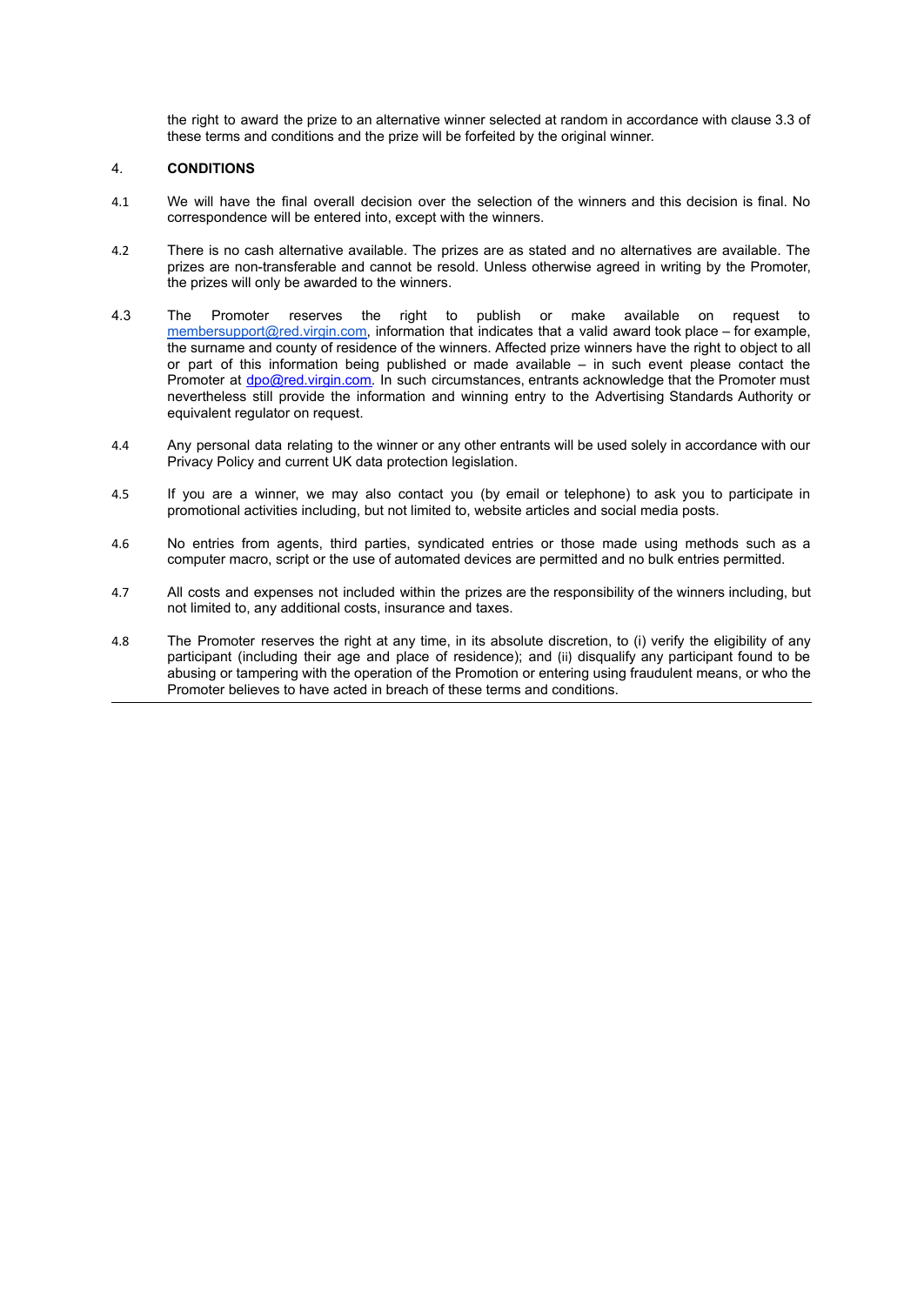## **5. GENERAL**

- 5.1 The Promoter is not responsible for any loss or damage that is not foreseeable or that results from the failures of persons or systems that we do not directly control. However, nothing in these terms and conditions removes or limits our liability for: (a) fraud; or (b) death or personal injury caused by our negligence. These terms and conditions also do not affect the legal rights that are granted to you as a consumer.
- 5.2 The Promotion is not in any way sponsored, endorsed or administered by, or associated with any social media platform on which the prize draw may be promoted. Participants acknowledge that no such social media platform shall have any liability to them in connection with the Promotion.
- 5.3 The Promoter reserves the right to extend, withdraw, alter or suspend the Promotion or these terms and conditions, including the substitution of any prize or prizes, at any time if circumstances beyond its control make this unavoidable.
- 5.4 All personal data submitted in connection with the Promotion will be processed by the Promoter and its agent for the purposes of administering and managing the Promotion and prizes (where applicable) and verifying the eligibility of each participant. Participants also consent to their personal data being passed to the company providing the prize they have won and to being contacted by that company for the purposes of confirming applicable details. The Promoter is committed to protecting the privacy of all participants. Data that is collected from or about participants will be used in accordance with the Promoter's Privacy Policy, a copy of which can be found at [https://www.virgin.com/virgin-red/privacy-policy.](https://www.virgin.com/virgin-red/privacy-policy)
- 5.5 The Promotion and these terms and conditions, and any dispute or claim arising out of or in connection with them, are governed by English law.
- 5.6 The Promoter is Virgin Red Limited, a company registered in England, under company number 11490861, with its registered office at 66 Porchester Road, London W2 6ET, email: membersupport@red.virgin.com and VAT registration number: (GB) 435216184.

# **APPENDIX PRIZE DETAILS AND TERMS**

**Virgin Experience Days: The Azure collection (x5)** [https://www.virginexperiencedays.co.uk/the-azure-collectio](https://www.virginexperiencedays.co.uk/the-azure-collection)n You have 12 months from the voucher date of issue to make your experience selection. Once you have made your experience selection from within the Collection, a new voucher will then be sent with full activation instructions. Please make sure you select your experience before the expiry date printed on your voucher. Experiences included within the Collection Voucher are subject to change. See full terms and conditions [here](https://www.virginexperiencedays.co.uk/terms-and-conditions)

#### **Virgin: £500 gift card**

The Prize consists of a digital Virgin Gift Card to the value of £500 which can be redeemed against Virgin Atlantic flights, or for anything else where the digital Virgin Gift Card is accepted towards payment. Gift card [T&Cs](https://www.thevirgingiftcard.co.uk/terms-and-conditions/) apply <https://www.thevirgingiftcard.co.uk>

#### **A year of Virgin Wines (5x 12 bottle cases)**

The Prize is one case (12 wines) every 2 months for one calendar year. Each case will be worth in the region of £100-£120. Whilst Virgin Wines will try to cater for your personal preferences this cannot be guaranteed and the wines you receive will be selected by Virgin Wines. Virgin Wines' 'love every wine or get your money back' customer promise does not apply to these wines as they are a prize and not a purchase.

#### **Virgin Active: 12 month Flexi+ membership**

The prize is a 12-month Virgin Active Flexi+ membership. Clubs included in Flexi+ membership: Moorgate, Aldersgate, Walbrook, Strand, Bank, Canary Riverside and Chiswick Park. You can visit any Virgin Active Health Club across the UK. If you visit a Club not covered by your Flexi+ membership, you will need to purchase a Guest Pass from our Front of House team on arrival. The price varies per Club and ranges from £10 to £50. Gym membership must be activated by the date notified to you by Virgin Active upon confirmation of your prize. This prize is non-transferable and no cash alternative will be available. Virgin Active Rules apply https://www.virginactive.co.uk/the-legal-stuff/club-rules. Any person who does not comply with these Rules